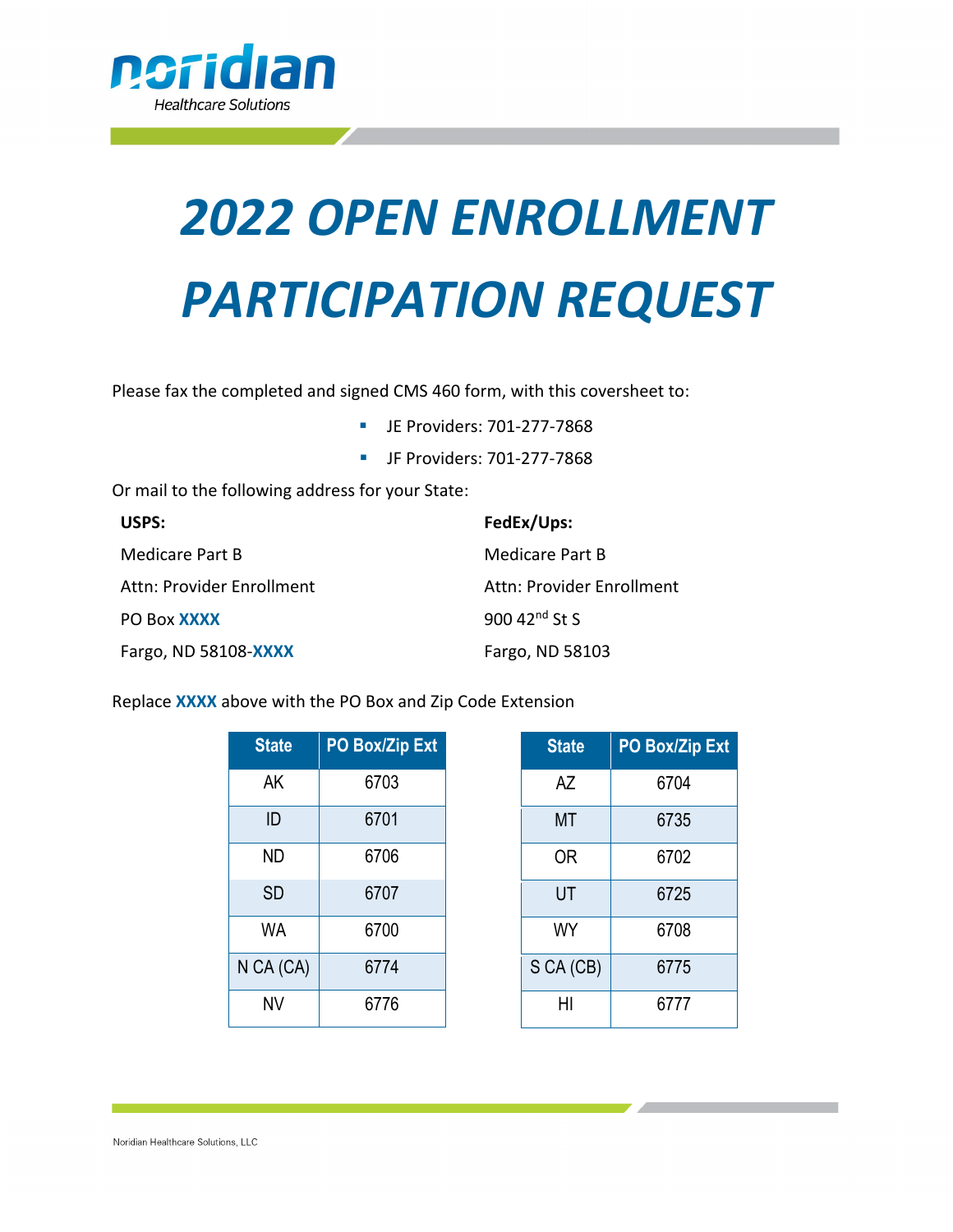### **MEDICARE PARTICIPATING PHYSICIAN OR SUPPLIER AGREEMENT**

National Provider Identifier (NPI)\*

| Name(s) and Address of Participant* |  |
|-------------------------------------|--|
|                                     |  |
|                                     |  |
|                                     |  |
|                                     |  |
|                                     |  |
|                                     |  |

\*List all names and the NPI under which the participant fles claims with the Medicare Administrative Contractor (MAC)/carrier with whom this agreement is being filed.

The above named person or organization, called "the participant," hereby enters into an agreement with the Medicare program to accept assignment of the Medicare Part B payment for all services for which the participant is eligible to accept assignment under the Medicare law and regulations and which are furnished while this agreement is in effect.

- **1. Meaning of Assignment:** For purposes of this agreement, accepting assignment of the Medicare Part B payment means requesting direct Part B payment from the Medicare program. Under an assignment, the approved charge, determined by the MAC/carrier, shall be the full charge for the service covered under Part B. The participant shall not collect from the beneficiary or other person or organization for covered services more than the applicable deductible and coinsurance.
- **2. Effective Date:** If the participant files the agreement with any MAC/carrier during the enrollment period, the agreement becomes effective \_\_\_\_\_\_\_\_\_\_\_\_\_\_\_\_\_\_. 01/01/2022
- **3. Term and Termination of Agreement:** This agreement shall continue in effect through December 31 following the date the agreement becomes effective and shall be renewed automatically for each 12-month period January 1 through December 31 thereafter unless one of the following occurs:
	- a. During the enrollment period provided near the end of any calendar year, the participant notifies in writing every MAC/carrier with whom the participant has filed the agreement or a copy of the agreement that the participant wishes to terminate the agreement at the end of the current term. In the event such notification is mailed or delivered during the enrollment period provided near the end of any calendar year, the agreement shall end on December 31 of that year.
	- b. The Centers for Medicare & Medicaid Services may find, after notice to and opportunity for a hearing for the participant, that the participant has substantially failed to comply with the agreement. In the event such a finding is made, the Centers for Medicare & Medicaid Services will notify the participant in writing that the agreement will be terminated at a time designated in the notice. Civil and criminal penalties may also be imposed for violation of the agreement.

| Signature of participant (or authorized representative of participating organization) |                              | Date                                      |
|---------------------------------------------------------------------------------------|------------------------------|-------------------------------------------|
| Title (if signer is authorized representative of organization)                        |                              | Office Phone Number (including area code) |
| Received by (name of carrier)                                                         | Initials of Carrier Official | <b>Effective Date</b><br>01/01/2022       |

According to the Paperwork Reduction Act of 1995, no persons are required to respond to a collection of information unless it displays a valid OMB control number. The valid OMB control number for this information collection is 0938-0373 (Expires 10/31/2022). The time required to complete this information collection is estimated to average 15 minutes per response, including the time to review instructions, search existing data resources, gather the data needed and complete and review the information collection. If you have any comments concerning the accuracy of the time estimate(s) or suggestions for improving this form, please write to: CMS, 7500 Security Boulevard, Attn: PRA Reports Clearance Officer, Baltimore, Maryland 21244-1850.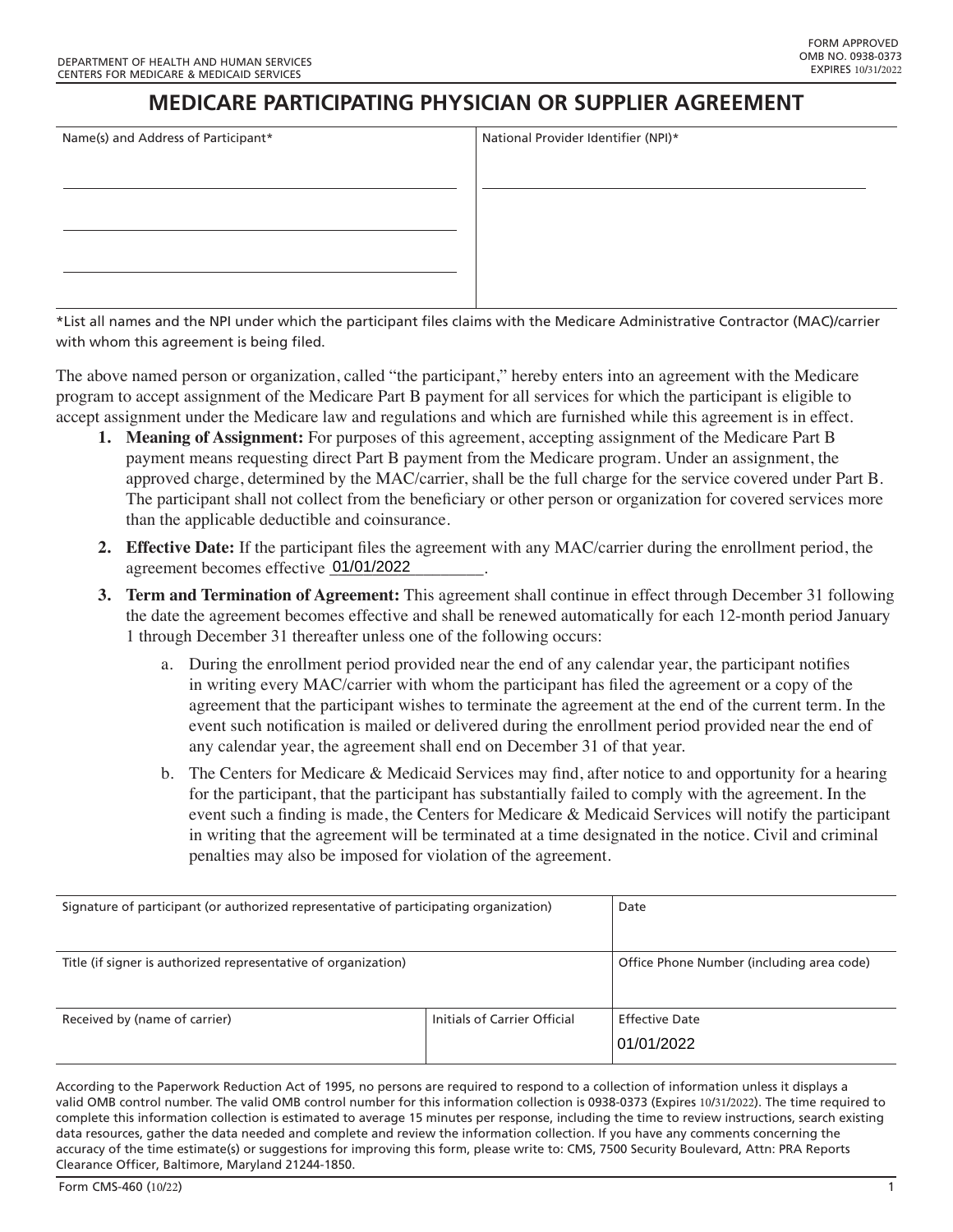## **INSTRUCTIONS FOR THE MEDICARE PARTICIPATING PHYSICIAN AND SUPPLIER AGREEMENT (CMS-460)**

To sign a participation agreement is to agree to accept assignment for all covered services that you provide to Medicare patients.

#### **WHY PARTICIPATE?**

If you bill for physicians' professional services, services and supplies provided incident to physicians' professional services, outpatient physical and occupational therapy services, diagnostic tests, or radiology services, your Medicare fee schedule amounts are 5 percent higher if you participate. Also, providers receive direct and timely reimbursement from Medicare.

 on to the Medigap insurer for payment of all coinsurance and deductible amounts due under the Medigap policy. Regardless of the Medicare Part B services for which you are billing, participants have "one stop" billing for beneficiaries who have Medigap coverage not connected with their employment and who assign both their Medicare and Medigap payments to participants. After we have made payment, Medicare will send the claim The Medigap insurer must pay the participant directly.

Currently, the large majority of physicians, practitioners and suppliers are billing under Medicare participation agreements.

#### **DO YOU WANT TO OPT OUT OF MEDICARE?**

 with Medicare rules and guidance. More information can be found by visiting *[Opt-Out Affidavits](https://www.cms.gov/Medicare/Provider-Enrollment-and-Certification/MedicareProviderSupEnroll/OptOutAffidavits.html)* Certain physicians and practitioners who do not want to engage with the Medicare program when treating Medicare beneficiaries may choose to "opt out" of Medicare. While Medicare does not pay for covered items or services provided by an "opt-out" physician or practitioner, beneficiaries and opt-out physicians or practitioners have the flexibility to set mutually acceptable payment terms through a negotiated private contract. Medicare will still pay opt-out physicians or practitioners for emergency or urgent care services rendered to beneficiaries with whom they have not privately contracted. The opt-out decision applies to all items and services provided by the physician or practitioner to any Medicare beneficiary for the entire opt-out period. A physician or practitioner who chooses to opt-out must do so for a two-year period, which automatically renews for successive two-year periods unless the physician or practitioner affirmatively requests that his or her opt-out status not be renewed. Opt-out physicians and practitioners can offer and enter into arrangements with beneficiaries that would otherwise be prohibited under Medicare. Opt-out physicians and practitioners also need not consider certain Medicare requirements, such as deciding on a case-by-case basis whether to provide an advance beneficiary notice of Medicare non-coverage for services in compliance WARNING: YOU CANNOT USE THIS FORM TO OPT OUT!

#### **WHEN THE DECISION TO PARTICIPATE CAN BE MADE:**

• Toward the end of each calendar year, all MAC/carriers have an open enrollment period. The open enrollment period generally is from mid-November through December 31. During this period, providers who are currently enrolled in the Medicare Program can change their current participation status beginning the next calendar year on January 1. This is the only time these providers are given the opportunity to change their participation status. These providers should contact their MAC/carrier to learn where to send the agreement, and get the exact dates for the open enrollment period when the agreement will be accepted.